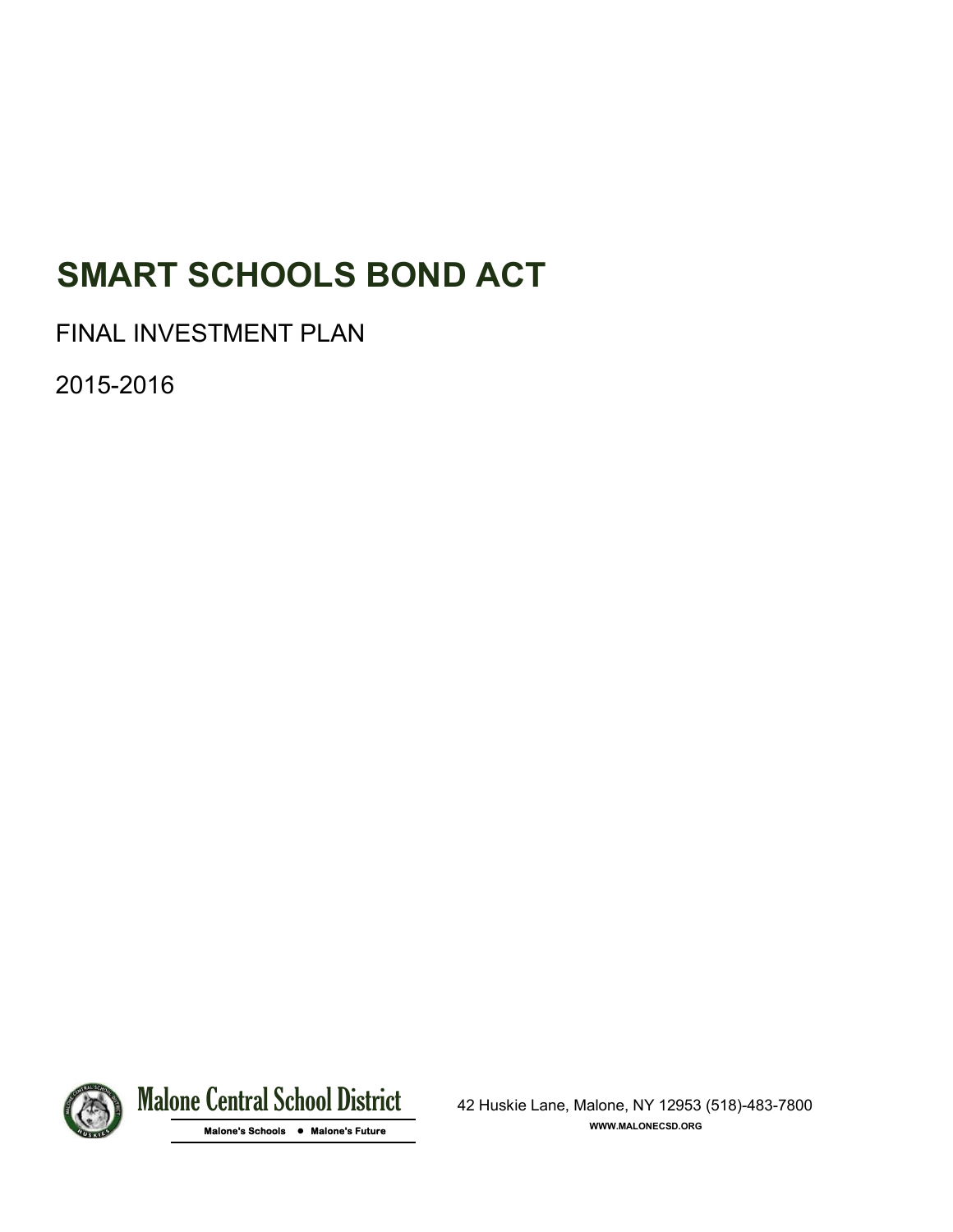# PLAN OVERVIEW

The Malone Central School District was issued an initial allocation of \$2,822,926 by the state of NY after residents voted affirmatively in November of 2014 to allow the state to borrow up to two (2) billion dollars to help schools create 21st Century learning centers with state of the art technology opportunities for students.

## PRECONDITIONS

The District submitted its Instructional Technology plan via portal to the NYS Education Department and the plan was approved on September 22, 2015. The District also held stakeholder meetings with community members, parent representatives, teachers, students and private school representatives to receive input on particular technology, security and instructional needs for students.

It has been verified that the Malone CSD has met the Federal Communications Commission's 100 Mbps per 1,000 students standard in the buildings where new devices will be deployed.

## PLAN GOALS

The District has identified and developed five main themes in its purchase plan based on technology needs, stakeholder feedback and early childhood education goals in the community.

#### Ensuring All Students Have Access to Early Childhood Educational Opportunities

Currently the district operates five (5) Pre-Kindergarten classrooms in three separate buildings, serving approximately ninety (90) students. There are also twelve (12) students being served in a Pre-Kindergarten setting by an additional community placement program. Incoming Kindergarten class enrollment is estimated to continue to be between 175 and 185 over the next five years. Approximately half of the current Malone CSD community does not have an opportunity to attend Pre-Kindergarten if desired. Additionally, tw of the District's current Pre-Kindergarten classrooms are undersized based on the recommended square footage by NYS Facilities Planning.

#### Providing Students With Creative and Collaborative Learning Opportunities

The majority of learning spaces within the District are designed based on 20th Century technology and instructional practices. The significant advances in technology, coupled with the economical and interactive world in which we live has dramatically shifted the way instruction is delivered to and consumed by students. To that end, there are spaces within various school buildings that can be transformed with technology equipment that can lead to interactive learning environments that spur creativity and foster collaboration amongst students.



Malone Central School District Malone CSD SSBA Final Investment Plan 2

 **Malone's Schools • Malone's Future**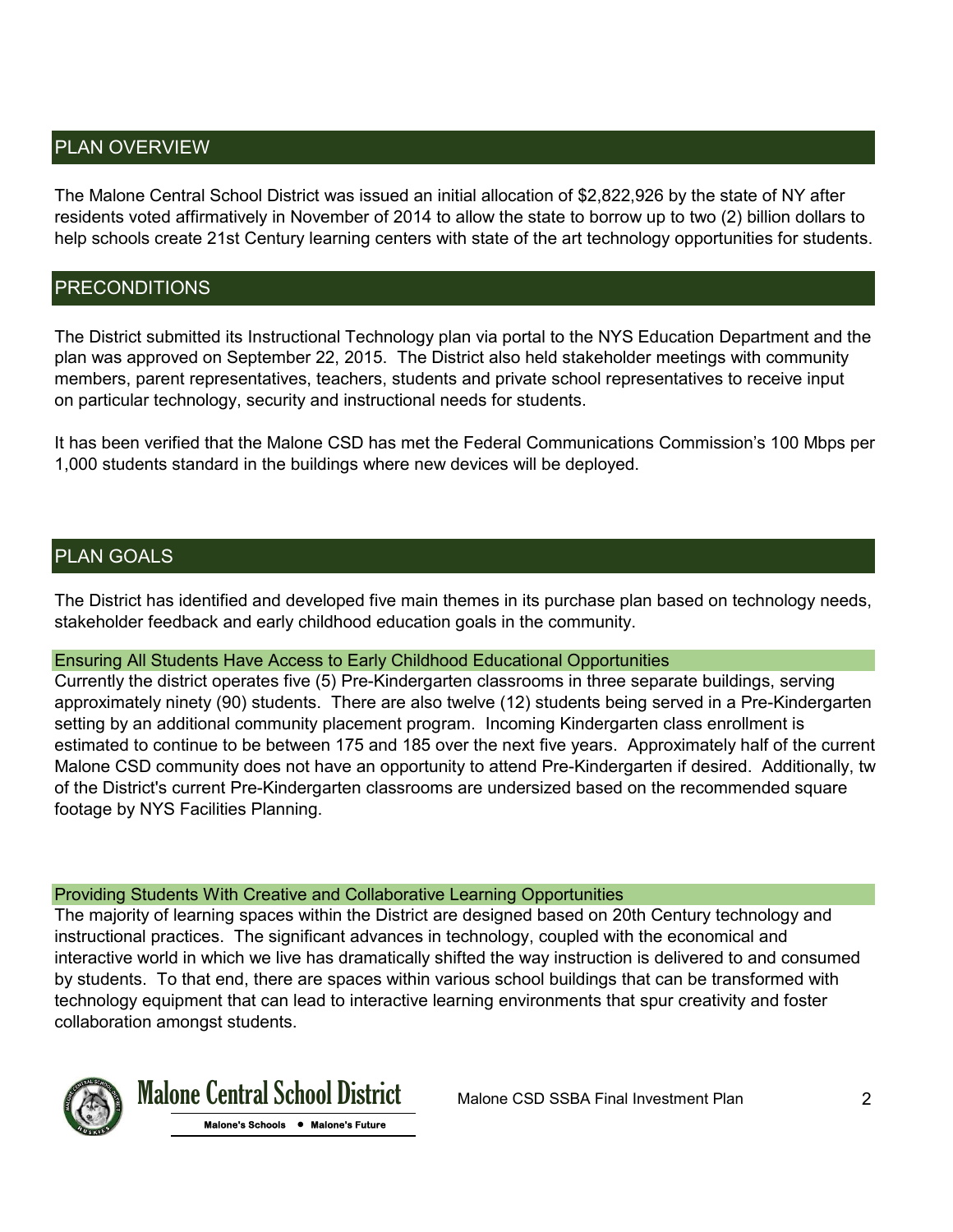#### Safeguarding the Welfare of Students, Staff and Visitors

Due to violent events that have taken place in schools over the last decade, improvements to building security has been a priority for Districts all over the country. Malone CSD has taken affirmative steps to ensure students, faculty and vistors are as safe as possible while they occupy school buildings each day. Additional measures, including updating and providing for additional security cameras is a funding priority based on feedback from student groups and building administrators.

#### Universal Community Access to Broadband or Wireless Internet Service

There are many locations within the Malone District where access to high-speed internet is not available due to limited infrastructure. Students who live in remote parts of the surrounding communities struggle to complete instructional feedback as part of their lesson assignments. The opportunities lost for this population of students has negative academic consequences as compared to similar students and families where internet access is readily available. The District may be able to assist in the development of additional internet access capabilities through a partnership with local service providers.

Developing an Internal Wireless Internet System That Can Support Future 1:1 Student to Device Computing The District has invested heavily in providing total wireless coverage in all school buildings. However, additional wireless investments would be necessary to facilitate a future 1:1 student to device ratio. As pricing for devices continue to improve and instructional techniques trend towards mobile learning, having a strong wireless infrastructure will enable the District to move in this direction.

# PURCHASE PLAN

The district's purchase plan includes funding for the following goals:

- Construction of Pre-Kindergarten Classrooms
- Development of Interactive Technology Areas to Promote Collaborative Learning
- Safety Upgrades Including Security Cameras and Entrance Improvements
- Investment in Community Access to High-Speed Internet Service
- Providing Additional Wireless Access Points in Each Classroom to Facilitate 1:1 Computing



Malone Central School District Malone CSD SSBA Final Investment Plan 3

 **Malone's Schools • Malone's Future**